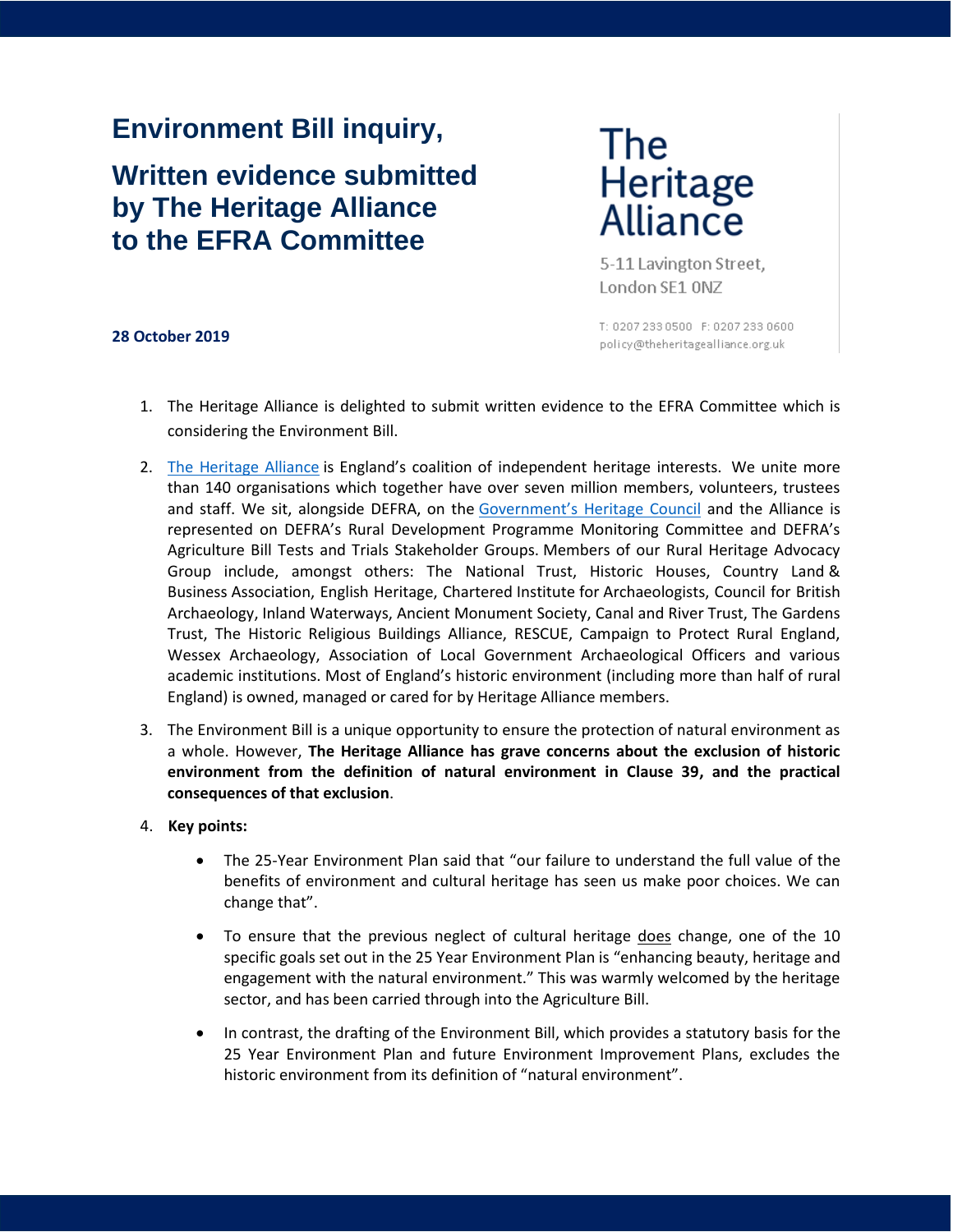- This means that future Environmental Improvement Plans will only be required to cover natural heritage, not the historic environment. It also means that heritage is likely to be omitted from the data gathering and reporting undertaken on the current Plan. The historic environment is therefore likely to be deprioritised in decision-taking and funding, as it was in the past because the historic environment was excluded from EU Directives. This approach also creates an artificial distinction between the historic and natural elements of the environment. The historic and natural environments should be considered as one whole, because this in practice is how they occur in both land management and spatial planning.
- We would like to see the historic environment brought within the scope of the "environment" in this Bill and explicitly part of future Environmental Improvement Plans. This would bring the statutory definition of "environment" in line with existing Government policy and ensure that future environmental planning and monitoring seeks to enhance and protect these crucial features of our landscape hand in hand with the natural features from which they are indivisible. We are not seeking to have heritage included in the Bill's enforcement provisions. What matters is the definition of the environment, and that the Bill's requirements to measure and report progress extend to all of the 25 Year Plan's goals.
- **If the historic environment is excluded from the Bill's definition of environment, and excluded from the measuring and reporting remits of the Secretary of State and the OEP, it is highly likely that heritage will be downgraded and severely underfunded as it was in the past, when it was similarly excluded from EU Directives. This needs to change.**
- 5. The Heritage Alliance is responding to the following questions.

## **Question 2. Does the Bill ensure that the Government and public bodies will act in accordance with environmental principles and law and be held to account if they don't?**

6. No. The definition of environment, which currently excludes the historic environment (Clause 39), will guide Secretaries of State in future when creating Environmental Improvement Plans (future versions of the 25 Year Environment Plan), as well as when gathering data and reporting against progress made. As a result, future versions of the Plan will not be required to consider the historic elements of our environment, which risks creating an artificial separation in how natural and historic features are treated. Similarly this definition is also relevant to the remit of the OEP, and while we do not seek to recreate the role of Historic England or envisage handling complaints about the historic environment within the remit of the OEP, we are concerned that the influence of the protection of the historic environment on the natural environment should be acknowledged and that the OEP should consider the need to protect the historic environment in its advisory function to Government and when making recommendations for remedies or actions as part of its complaints function. The historic environment is otherwise likely to be deprioritised in decision-taking and funding, as it was in the past because the historic environment was excluded from EU Directives. This approach also creates an artificial distinction between the historic and natural elements of environment. The historic and natural environments should be considered as one whole, because this in practice is how they occur in both land management and spatial planning.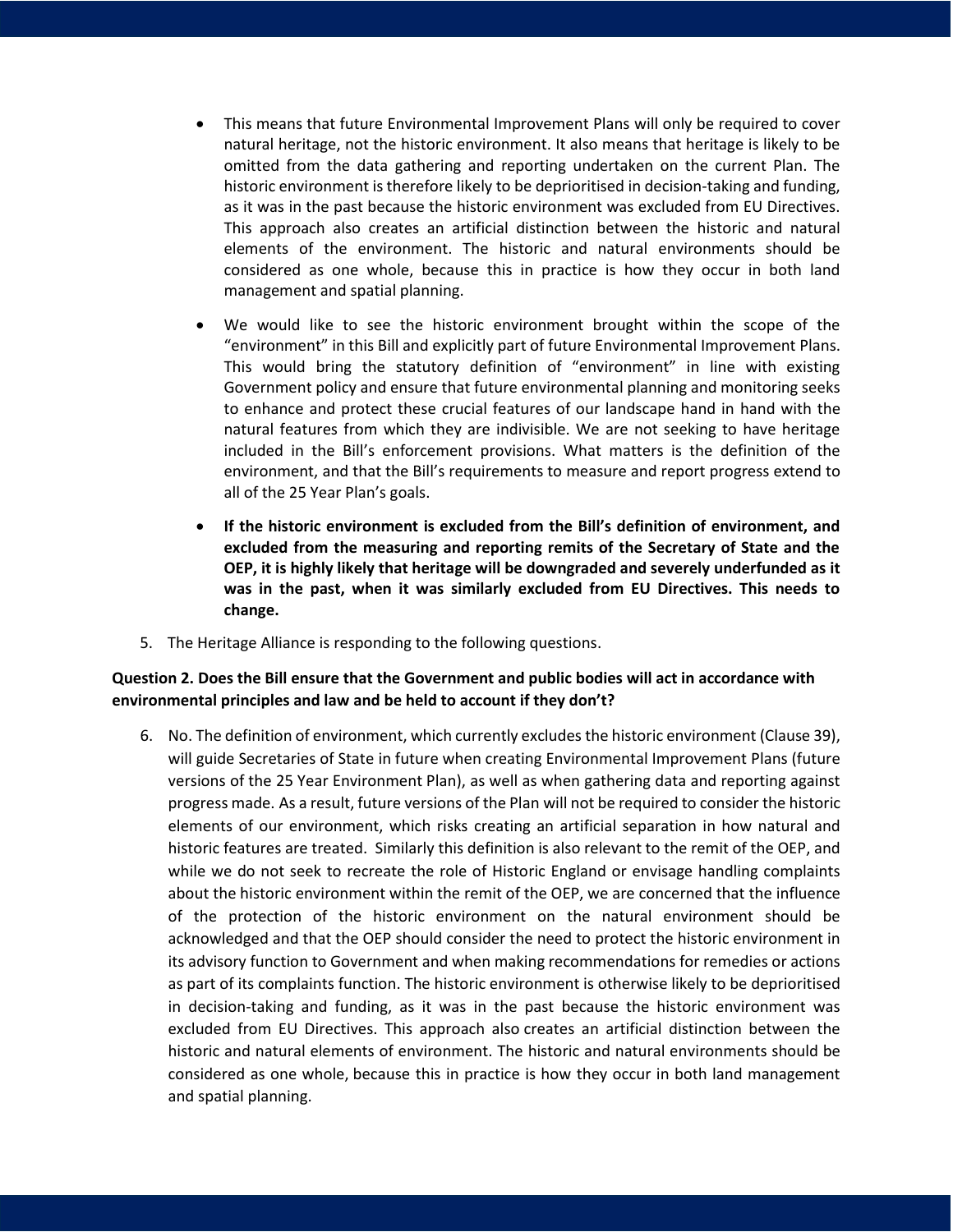7. With particular regard to the enhancement of biodiversity for example, Clause 89.6.b – which intends to enable public authorities to take actions for the purpose of "conserving, restoring or otherwise enhancing a particular type of habitat" – undervalues the possibility that historic environment and cultural heritage are often habitats for many species. For example, marine environment wrecks provide an ideal habitat for many fish species, while in the rural countryside traditional barns provide a shelter for bats. Traditional agricultural practices, part of our intangible heritage, help preserve the historical field system which not only is characteristic of British landscapes, but also helps in maintaining biodiversity.

## **Question 3. Will the Office for Environmental Protection (OEP) have the powers, resources and independence from Government to effectively fulfil its role?**

8. The exclusion of historic environment from the definition in Clause 39 means that the OEP would not necessarily have any staff with appropriate expertise to understand the impact of cultural historic elements and practices on landscape and the protection of biodiversity (see also response to question 4). We strongly recommend also the need for OEP to have a duty to consult the appropriate statutory advisory bodies, such as Historic England, to ensure that they have access to the right advice on one of the ten pillars of the 25 Years Environment Plan.

**Question 4. Are there concerns about the powers and provisions (including on setting targets) relating to air quality, biodiversity, water resource management and waste management and whether they will be effective? Has the Government provided enough detail on the secondary legislation, or other non-legislative policy measures, that would be required?**

- 9. As noted earlier, one of the 10 specific goals set out in the 25 Year Environment Plan is "enhancing beauty, heritage and engagement with the natural environment." This was warmly welcomed by the heritage sector, and has been carried through into the Agriculture Bill. In contrast, the drafting of the Environment Bill, which provides a statutory basis for the 25 Year Environment Plan and future Environment Improvement Plans, excludes the historic environment from its definition of "natural environment" in Clause 39.
- 10. There are few landscapes in the UK that can be considered to be entirely "natural". Human activity has been leaving its impact on our physical environment for as long as we have existed, and after thousands of years of our presence, the world around us is as much a human creation as a product of natural processes. Our heritage is embedded alongside nature in our landscapes, sharing the same physical spaces and facing similar challenges. What impacts one aspect may well also impact the other. Historic structures and buildings often support wildlife and biodiversity, also in marine environment, as well as being a key part of the character and distinctiveness of rural places. Looking only at the "natural" elements of the environment does not tell the full story; while working to protect and conserve nature and heritage in harmony can deliver improvements to both, failure to consider the historic environment when seeking to enhance nature on its own can do harm. Indeed, the explicatory note n. 196 (related to Clause 20.2.b on the objectives of the OEP) does not take into account the contribution that the protection of cultural heritage and intangible heritage can have on the protection of natural environment.
- 11. The heritage sector would like to see the definition of "natural environment", and the scope of future Environmental Improvement Plans, widened to include the historic environment.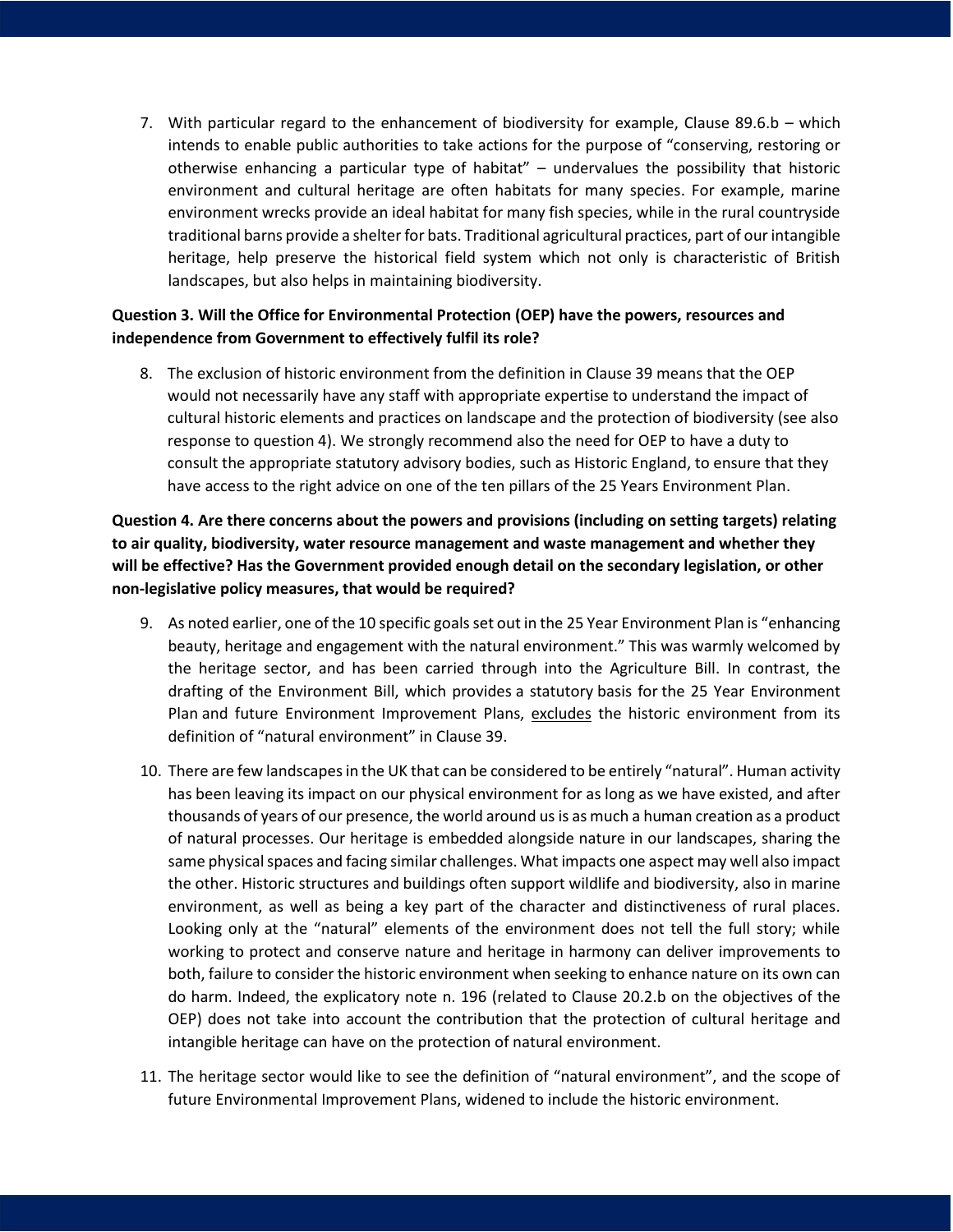**Question 5. Does the Bill allow for common frameworks for governance and principles to ensure there is coherent implementation of environmental policy across the UK? What steps do the UK Government and Devolved Administrations need to take to make that a reality?**

- 12. Supporting and enhancing landscape, and considering historic and cultural features alongside the natural is not new to environmental policy or legislation in the UK. Actually, the Department responsible for heritage in England from 1970 to 1992 was the Department of the Environment. Moreover today, for example, the statutory role of National Parks in England and Wales is "to conserve and enhance natural beauty, wildlife and cultural heritage." Natural England has a statutory purpose to conserve and enhance the landscape as a whole, and agri-environment support under the Common Agricultural Policy (CAP) has – to the relatively small extent that it has been available – played an effective role in protecting and supporting heritage. 84% of scheduled ancient monuments are found on farmland, and a combination of funding measures including basic cross-compliance requirements, grant aid for capital works (including restoration of historic farm buildings), and agri-environment schemes such as Environmental Stewardship, have helped protect heritage on farmland. 24,000 historic sites in England have been protected through Environmental Stewardship alone since the start of the scheme. But, because of the exclusion of heritage from EU Directives, the scale has always been inadequate: heritage funding currently is only  $\frac{1}{4}$  of 1 per cent of total CAP funding, and just  $\frac{1}{4}$  of 1 per cent even of the funding specifically for 'environmental public goods'.
- 13. The Agriculture Bill introduced in the previous session, which we hope will be brought back to the House as soon as possible, recognised that the natural and historic need to be protected alongside each other, and provided for future environmental land management schemes to continue to support and fund cultural heritage. The narrow definition of "natural environment" in the Environment Bill stands out as an exception to these much broader approaches taken elsewhere in UK law and policy.
- 14. While it would be possible for Secretaries of State to decide to include heritage in future Environmental Improvement Plans, as was done for the first 25 Year Environment Plan, there is no requirement for this. Instead, the duty to prepare Environmental Improvement Plans refers to plans for "significantly improving the natural environment", where the understanding of natural environment specifically excludes the buildings and structures that form part of the landscape, as well as man-made features such as historic field systems. This presents a strong disincentive to the inclusion of policy addressing such features.
- 15. Although we recognise that this may not be the right time to press for more specific reforms, a greater coherence in environmental policy could be reached through the introduction of measures already in place in Scotland and Wales. Two clauses should be included in the heritage part of the Bill to fill specific gaps in protection which need primary legislation. Firstly, there are gaps in the designation process which allow damage to heritage which is under consideration. A clause in the Bill should provide for statutory interim protection during the listing and scheduling process, and a right of appeal after listing. Secondly, a clause is needed to allow the protection of a small number of nationally-important archaeological sites which cannot now be designated because they lack structures.